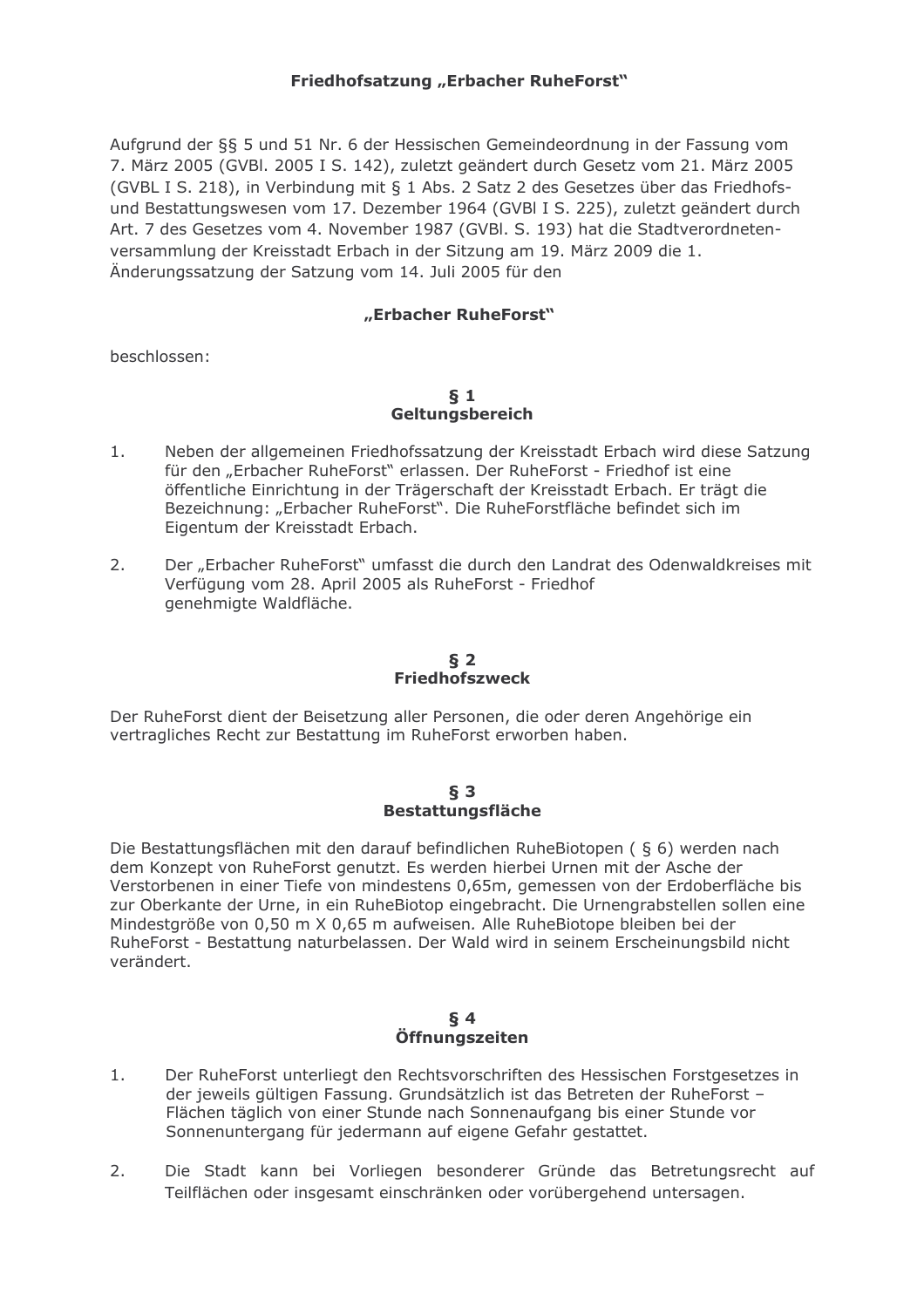$\overline{3}$ . Bei Sturm, Gewitter und Naturkatastrophen darf der RuheForst nicht betreten werden.

## $\S$  5 Verhalten im RuheForst

- Jeder Besucher des RuheForsts hat sich der Würde des Ortes entsprechend zu  $1.$ verhalten. Den Anordnungen des Aufsichtspersonals ist Folge zu leisten.
- $2.$ Im RuheForst ist untersagt:
	- Beisetzungen zu stören, a)
	- $\overline{b}$ ) Waren aller Art und gewerbliche Dienste anzubieten,
	- zu werben oder Druckschriften zu verteilen, ausgenommen sind  $\mathsf{C}$ ) Drucksachen, die im Rahmen von Bestattungsfeiern notwendig und üblich sind,
	- $d)$ den RuheForst und die Anlage zu verunreinigen,
	- $e)$ Veranstaltungen jeglicher Art durchzuführen, zu lagern, zu spielen, zu lärmen und Musikwiedergabegeräte zu betreiben,
	- offenes Feuer anzuzünden, Kerzen aufzustellen und zu rauchen,  $f$ )
	- an Sonn- und Feiertagen oder in zeitlicher Nähe einer Bestattung störende  $g)$ Tätigkeiten auszuüben,
	- $h)$ bauliche Anlagen zu errichten,
	- das Befahren der Wege mit Fahrzeugen aller Art, soweit nicht eine  $i)$ besondere Erlaubnis hierzu erteilt ist; ausgenommen von diesem Verbot sind Kinderwagen und Rollstühle sowie Fahrzeuge der Forstverwaltung.
	- Abfälle aller Art außerhalb der hierfür vorgesehenen Plätze abzulegen,  $\mathbf{i}$
- $3<sub>1</sub>$ Die Stadt kann Ausnahmen zulassen, soweit sie dem Zweck und der Ordnung des RuheForsts dienen.

## $\S$  6 **Ruhebiotope**

- $1<sup>1</sup>$ Ruhebiotope sind Waldflächen zwischen 50 bis 100 m<sup>2</sup>, die sich durch markante Naturelemente auszeichnen. Dies kann z. B. eine prägender Baum, eine Baumgruppe, Totholzelemente oder auch eine kleine Waldlichtung mit Strauchaufwuchs sein.
- $2.$ Es werden folgende RuheForst - RuheBiotope unterschieden:
	- $a)$ RuheBiotop für eine Einzelperson,
	- $b)$ RuheBiotop für Familien oder im Leben verbundene Personen,
	- $\mathsf{C}$ ) Gemeinschafts-RuheBiotop.
	- $d)$ Regenbogenbaum für Totgeburten

## $S<sub>7</sub>$ **RuheBiotop - Register**

- $1<sub>1</sub>$ Im RuheForst erfolgt die Beisetzung einer Urne nur in einem RuheBiotop. Die RuheBiotope erhalten zum Auffinden des RuheBiotops eine Registriernummer.
- $2.$ Die Stadt führt ein Kataster, in dem die RuheBiotope und die beigesetzten Personen unter Angabe des Bestattungstages, sowie die Registriernummer des jeweiligen RuheBiotops dokumentiert sind.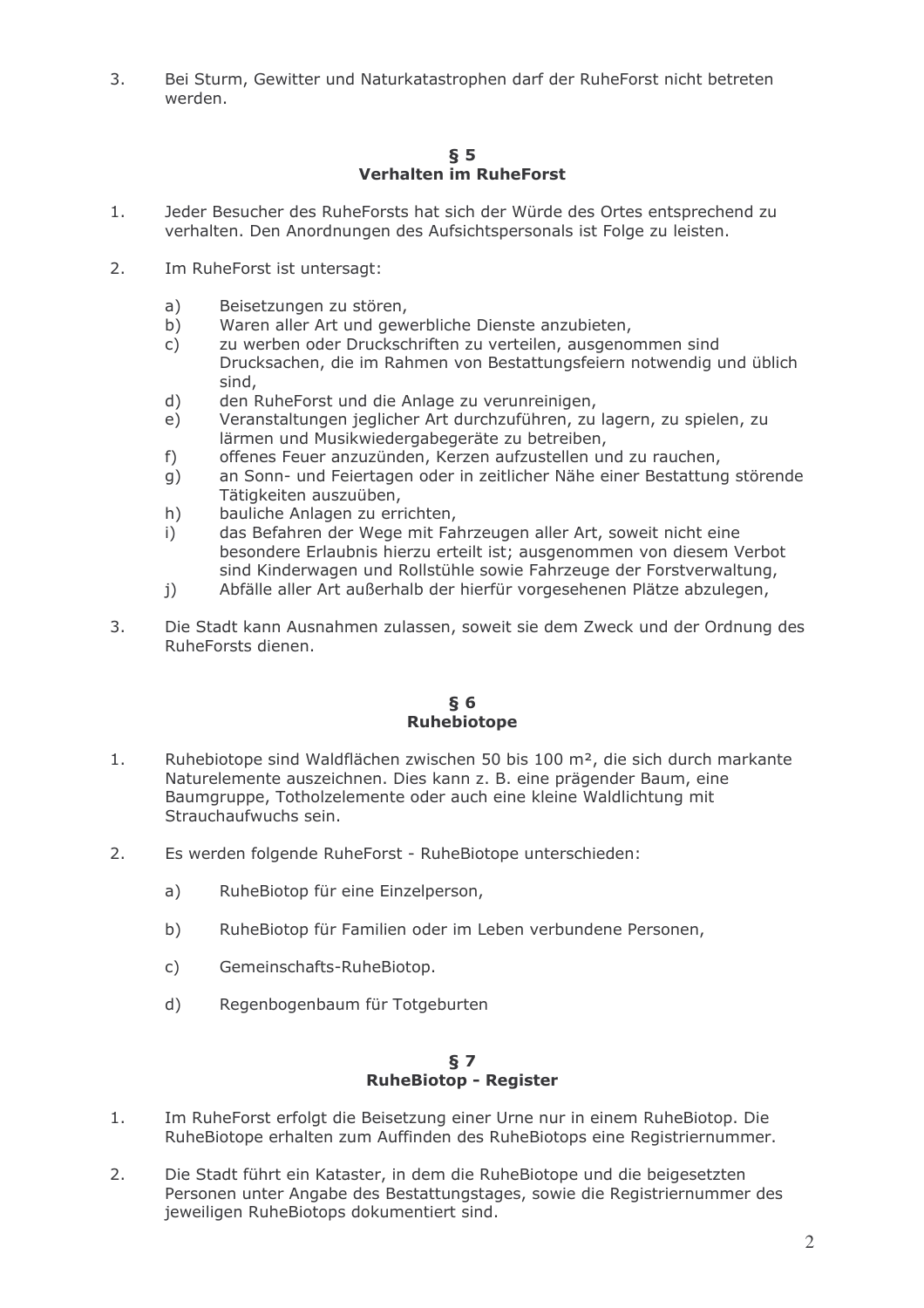#### $\delta$  8 **Nutzungsrecht**

Das Nutzungsrecht wird durch Abschluss eines Vertrages zwischen dem Erwerber und der Stadt vergeben. Das Nutzungsrecht an den registrierten RuheBiotopen wird mindestens 20 Jahre, max. bis zu 99 Jahren verliehen. In jedem Ruhebiotop (§ 6 Abs. 2, Buchstabe b) und c)) können max. 12 Urnen beigesetzt werden.

## $§ 9$ **Markierungen**

- Die Stadt kann im Einvernehmen mit den Angehörigen ein Markierungsschild in  $1<sub>1</sub>$ einer Größe von max. 6 x 10 cm an einem RuheBiotop anbringen. An einem gemeinschaftlich genutzten RuheBiotop können die Namen der jeweiligen Nutzungsberechtigten auf einem Markierungsschild von max. 10 x 12 cm angebracht werden.
- $\overline{2}$ Die Beschriftungen der Markierungsschilder können von den Erwerbern selbst bestimmt werden. Aufschriften, die gegen die guten Sitten oder die Würde des RuheForsts verstoßen sind nicht zulässig.

# $$10$ Durchführung von Bestattungen

- $1.$ Bestattungen sind rechtzeitig bei der Stadt unter gleichzeitiger Vorlage der erforderlichen Unterlagen anzumelden.
- $2.$ Wird eine Beisetzung in einer vorher erworbenen Grabstätte beantragt, ist auch das Nutzungsrecht nachzuweisen.
- $3<sub>1</sub>$ Die Stadt stimmt mit den betroffenen Angehörigen den Beisetzungstermin ab. Beisetzungen finden grundsätzlich nicht an Sonn- und Feiertagen, bzw. nur in besonderen Ausnahmefällen gegen Gebühr statt.
- $4<sub>1</sub>$ Die Urnenbeisetzung im RuheForst gestalten die Angehörigen in Abstimmung mit der Stadt
- 5. Für eine Trauerfeier kann die Andachtsstelle im RuheForst zur Verfügung gestellt werden.
- 6. Aschen müssen spätestens zwölf Monate nach der Einäscherung beigesetzt werden. Sofern in diesem Zeitraum das Benehmen mit den Angehörigen nicht hergestellt werden konnte, wird die Urne beigesetzt und die Beisetzung in Rechnung gestellt.
- $7<sup>1</sup>$ Bestattungshandlungen von der Auswahl des RuheBiotops bis zur Beisetzung sind nur eine Stunde nach Sonnenaufgang bis eine Stunde vor Sonnenuntergang, jedoch nur zwischen 8.00 und 18.00 Uhr, zulässig.
- 8. Alle Handlungen im RuheForst, die mit zusätzlichen Lärmbelästigungen oder visuellen Beunruhigungen verbunden sind, sind unzulässig. Hierunter fällt u.a. die Verwendung von Lautsprechern oder Kunstlicht.
- $Q_{\perp}$ Umbettungen sind nicht zulässig.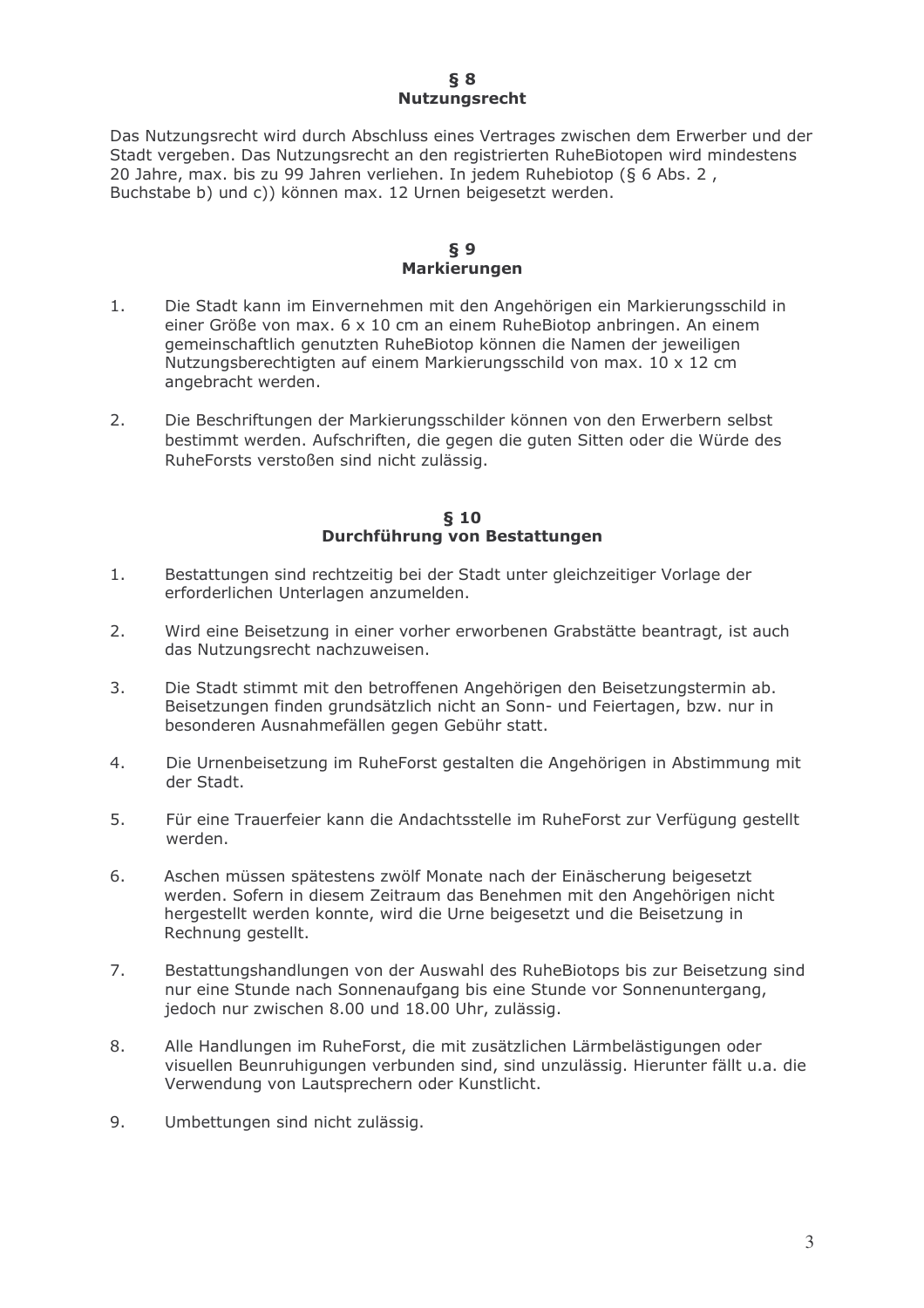- Die Ruhezeit für Aschen beträgt 20 Jahre.  $1<sub>1</sub>$
- $2.$ Eine Wiederbelegung ist nach Ablauf der Ruhefrist nicht möglich.

## $$12$ Vorschriften zur Grabgestaltung

- Der gewachsene, weitgehend naturbelassene RuheForst darf in seinem  $1.$ Erscheinungsbild nicht gestört und verändert werden. Es ist daher untersagt, die RuheBiotope zu bearbeiten, zu schmücken oder in sonstiger Form zu verändern. Vertragsgemäße Markierungen zur Erinnerung an Verstorbene bzw. zum Auffinden des RuheBiotops sind jedoch erlaubt.
- $2.$ Im oder auf dem Waldboden dürfen keine Veränderungen vorgenommen werden. Insbesondere ist es nicht gestattet:
	- Grabmale, Gedenksteine und sonstige bauliche Anlagen zu errichten,  $a)$
	- $b)$ Kränze, Grabschmuck, Erinnerungsstücke oder sonstige Grabbeigaben niederzulegen,
	- Kerzen oder Lampen aufzustellen,  $\mathsf{C}$ )

Lediglich das Niederlegen einer einzelnen Blume anlässlich des Geburts- bzw. Todestages ist erlaubt.

## $\{5, 13\}$ Pflege der Grabstätten

- $1.$ Der RuheForst ist ein naturnaher Wald. Es ist Ziel, diesen Zustand zu erhalten und lediglich die Natur walten zu lassen. Grabpflege im herkömmlichen Sinne ist grundsätzlich untersagt.
- Die Stadt kann Pflegeeingriffe durchführen, vor allem, wenn sie aus Gründen der  $2<sub>1</sub>$ Verkehrssicherungspflicht unumgänglich geboten bzw. anlässlich der Beisetzung von Urnen erforderlich sind. Die Eingriffe erfolgen unter umfassender Rücksichtnahme auf die RuheBiotope.
- $3<sub>1</sub>$ Pflegeeingriffe durch Angehörige von Verstorbenen oder Dritte sind nicht zulässig.

# $§$  14 **Haftung**

- $1.$ Die Stadt bzw. deren Beauftragte haften nicht für Schäden, die durch nicht satzungsgemäße Benutzung des RuheForsts, seiner Anlagen und Einrichtungen durch dritte Personen oder durch Tiere, Naturereignisse u. ä. oder an einzelnen RuheBiotopen entstehen.
- $2.$ Grundsätzlich besteht für die RuheForst-Fläche nur eine allgemeine, jedoch keine besondere Verkehrssicherungspflicht. Für Personen- und Sachschäden, die beim Betreten des RuheForsts entstehen, besteht daher im Regelfall keine Haftung. Der Stadt obliegt keine besondere Obhuts- und Überwachungspflicht.
- Die Stadt bzw. deren Beauftragte haften bei Personen- oder Sachschäden nur  $3.$ dann, wenn diese Schäden nachweisbar durch grob fahrlässige oder vorsätzliche Handlungsweisen ihrer Mitarbeiterinnen und Mitarbeiter verursacht wurden.